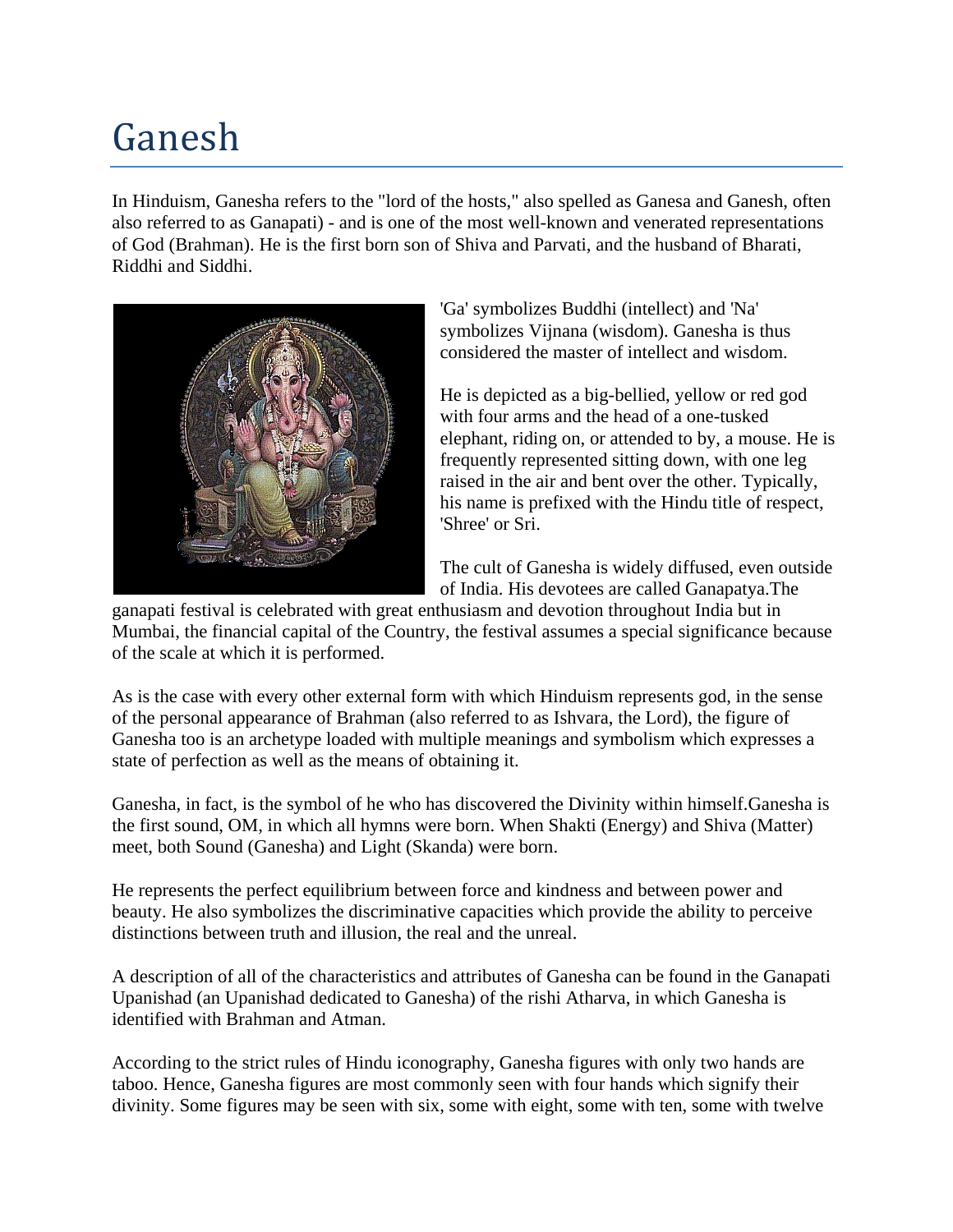and some with fourteen hands, each hand carrying a symbol which differs from the symbols in other hands, there being about fifty-seven symbols in all, according to some scholars.

The image of Ganesha is a composite one. Four animals, man, elephant, the serpent and the mouse have contributed to the makeup of his figure. All of them individually and collectively have deep symbolic significance.

In general terms, Ganesha is a much beloved and frequently invoked divinity, since he is the Lord of Good Fortune who provides prosperity and fortune and also the Destroyer of Obstacles of a material or spiritual order. It is for this reason that his grace is invoked before the undertaking of any task (e.g. traveling, taking an examination, conducting a business affair, a job interview, performing a ceremony,) with such incantations as Aum Shri Ganeshaya Namah (hail the name of Ganesha), or similar. It is also for this reason that, traditionally, all sessions of bhajan (devotional chanting) begin with an invocation of Ganesha, Lord of the "good beginnings" of chants. Throughout India and the Hindu culture, Lord Ganesha is the first idol placed into any new home or abode.

Moreover, Ganesha is associated with the first [chakra](http://www.crystalinks.com/chakras.html) (energy wheel), which represents the instinct of conservation and survival, of procreation and material well-being.

## **Bodily Attributes**

Every element of the body of Ganesha has its own value and its own significance:



• The elephant head indicates fidelity, intelligence and discriminative power;

The fact that he has a single tusk (the other being broken off) indicates Ganesha<sup>1</sup>s ability to overcome all forms of dualism;

The wide ears denote wisdom, ability to listen to people who seek help and to reflect on spiritual truths. They signify the importance of listening in order to assimilate ideas. Ears are used to gain knowledge. The large ears indicate that when God is known, all knowledge is known;

• the curved trunk indicates the intellectual potentialities which manifest themselves in the faculty of discrimination between real and unreal;on the forehead, the Trishula (weapon of Shiva, similar to Trident) is depicted, symbolising time (past, present and future) and Ganesha's mastery over it;

• Ganesha's pot belly contains infinite universes. It signifies the bounty of nature and equanimity, the ability of Ganesha to swallow the sorrows of the Universe and protect the world;

- the position of his legs (one resting on the ground and one raised) indicate the importance of living and participating in the material world as well as in the spiritual world, the ability to live in the world without being of the world.
- The four arms of Ganesha represent the four inner attributes of the subtle body, that is: mind (Manas), intellect (Buddhi), ego (Ahamkara), and conditioned conscience (Chitta).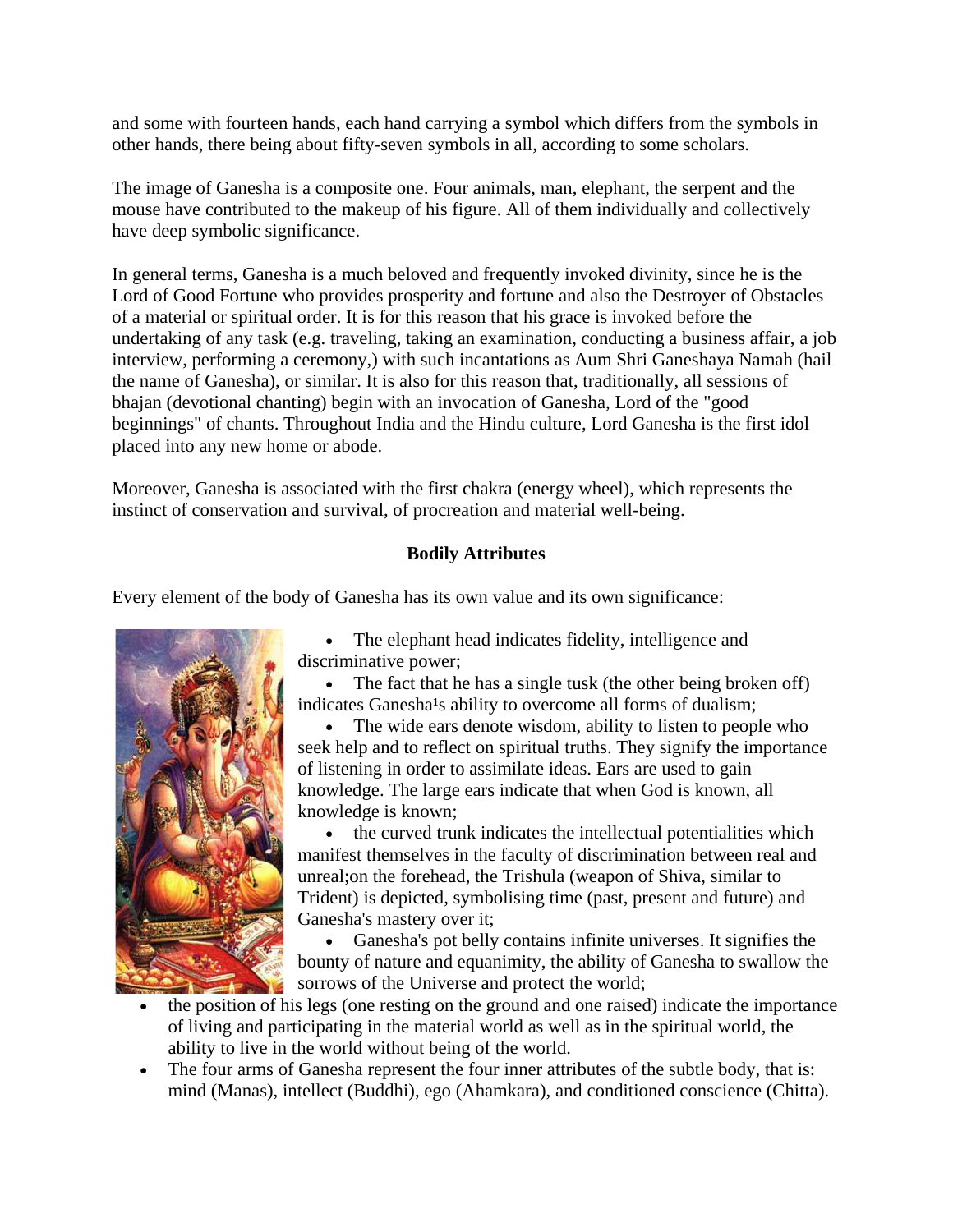Lord Ganesha represents the pure consciousness - the Atman - which enables these four attributes to function in us;

- o The hand waving an axe, is a symbol of the retrenchment of all desires, bearers of pain and suffering. With this axe Ganesha can both strike and repel obstacles. The axe is also to prod man to the path of righteousness and truth;
- o The second hand holds a whip, symbol of the force that ties the devout person to the eternal beatitude of God. The whip conveys that worldly attachments and desires should be rid of;
- o The third hand, turned towards the devotee, is in a pose of blessing, refuge and protection (abhaya);
- o the fourth hand holds a lotus flower (padma), and it symbolizes the highest goal of human evolution, the sweetness of the realised inner self.

Ganesha is also defined as *Omkara* or *Aumkara,* that is "having the form of Om (or Aum) (see the section The names of Ganesha). In fact, the shape of his body is a copy of the outline of the Devanagari letter which indicates the celebrated Bija Mantra. For this reason, Ganesha is considered the bodily incarnation of the entire Cosmos, He who is at the base of all of the phenomenal world (Vishvadhara, Jagadoddhara). Moreover, in the Tamil language, the sacred syllable is indicated precisely by a character which recalls the shape of the elephant's head of Ganesha.

The broken tusk of Ganesha, as described above, stands primarily for his ability to overcome or "break through" the illusions of duality. However, there are many other meanings that have been associated with this symbol.

# **Ganesha and the Mouse**

According to one interpretation, Ganesha's divine vehicle, the mouse or mooshikam represents wisdom, talent and intelligence. It symbolizes minute investigation of a cryptic subject. A mouse leads a clandestine life below the ground. Thus it is also a symbol of ignorance that is dominant in darkness and fears light and knowledge. As the vehicle of Lord Ganesha, a mouse teaches us to remain always on alert and illuminate our inner-self with the light of knowledge.

Both Ganesha and the Mooshak love modaka, a sweet dish which is traditionally offered to them both during worship ceremonies. The Mooshak is usually depicted as very small in relation to Ganesha, in contrast to the depictions of vehicles of other deities. However, it was once traditional in Maharashtrian art to depict Mooshak as a very large mouse, and for Ganesha to be mounted on him like a horse.Yet another interpretation says that the mouse (Mushika or Akhu) represents the ego, the mind with all of its desires, and the pride of the individual. Ganesha, riding atop the mouse, becomes the master (and not the slave) of these tendencies, indicating the power that the intellect and the discriminative faculties have over the mind. Moreover, the mouse (extremely voracious by nature) is often depicted next to a plate of sweets with his eyes turned toward Ganesha while he tightly holds on to a morsel of food between his paws, as if expecting an order from Ganesha. This represents the mind which has been completely subordinated to the superior faculty of the intellect, the mind under strict supervision, which fixes Ganesha and does not approach the food unless it has permission.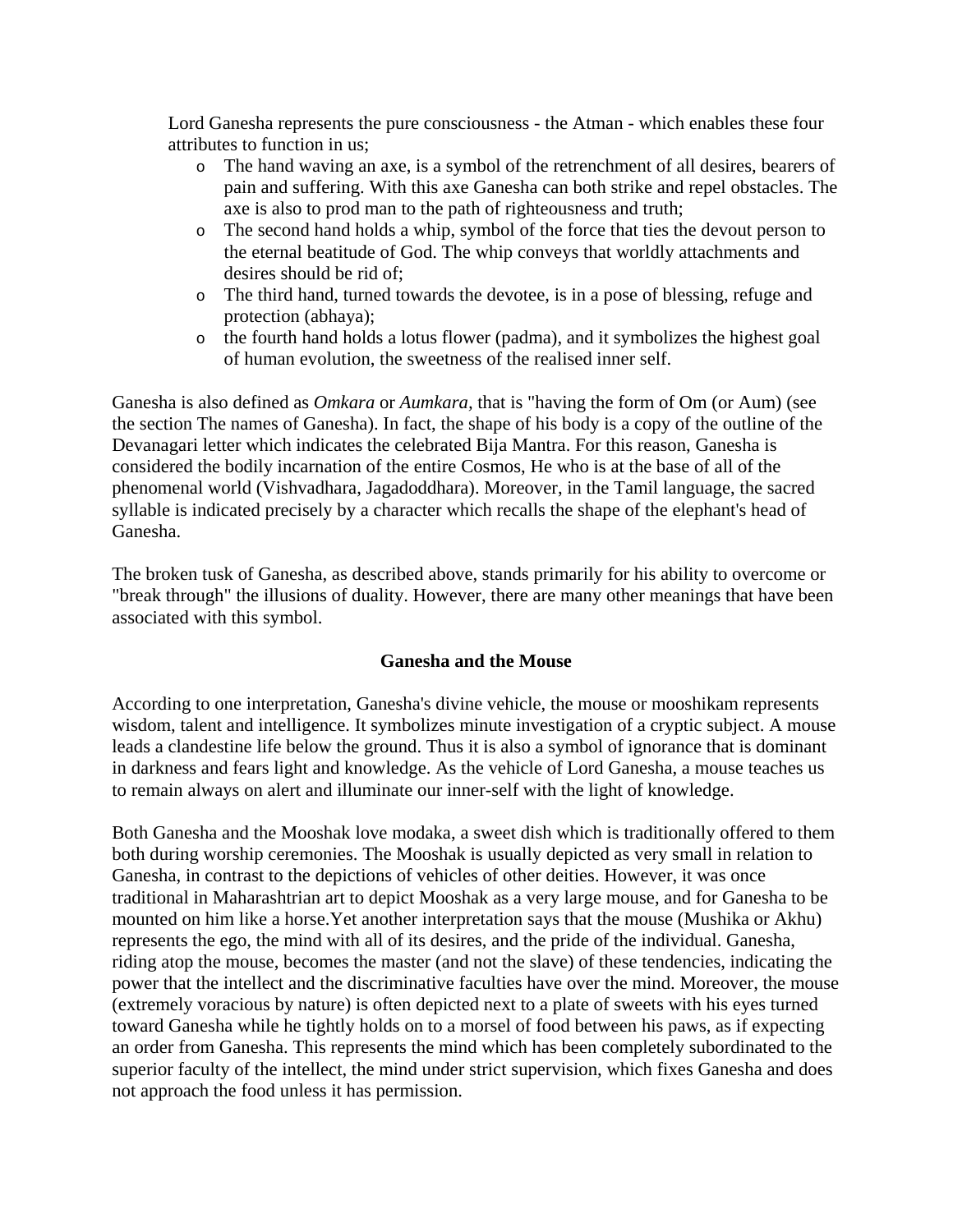## **Married or Celibate?**

It is interesting to note how, according to tradition, Ganesha was generated by his mother Parvati without the intervention of her husband Shiva. Shiva, in fact, being eternal (Sadashiva), did not feel any need to have children. So Ganesha was born out of the exclusively female desire of Parvati to procreate. Consequently, the relationship of Ganesha and his mother is unique and special.

This devotion is the reason that the traditions of southern India represent him as celibate (see the anecdote Devotion to his mother). It is said that Ganesha, believing his mother to be the most beautiful and perfect woman in the universe, exclaimed: "Bring me a woman as beautiful as she and I will marry her."

In the north of India, on the other hand, Ganesha is often portrayed as married to the two daughters of Brahma: Buddhi (intellect) and Siddhi (spiritual power). Popularly in north India Ganesha is accompanied by Sarasvati (goddess of culture and art) and Lakshmi (goddess of luck and prosperity), symbolizing that these qualities always accompany he who has discovered his own internal divinity. But this does not mean that Sarasvati and Lakshmi are consorts of Ganesha. Symbolically this represents the fact that wealth, prosperity and success accompany those who have the qualities wisdom, prudence, patience, etc. that Ganesha symbolizes.

# **Mythological Anecdotes**

# **How did he obtain his elephant head?**

The highly articulated mythology of Hinduism presents many stories which explain the manner in which Ganesha obtained his elephant head; often the origin of this particular attribute is to be found in the same anecdotes which tell about his birth. And many of the these same stories reveal the origins of the enormous popularity of his cult.

#### **Decapitated and reanimated by Shiva**

The most well-known story is probably the one taken from the Shiva Purana. Once, while his mother Parvati wanted to bathe, there were no attendants around to guard her and stop anyone from accidentally entering the house. Hence she created a boy's idol out of turmeric paste which she prepared to cleanse her body (turmeric was used for its anti-septic and cooling properties) and infused life into it, and thus Ganesha was born. Parvati ordered Ganesha not to allow anyone to enter the house and Ganesha obediently followed his mother's orders. After a while Shiva returned from outside and as he tried to enter the house, Ganesha stopped him. Shiva was infuriated at this strange little boy who dared to challenge him. He told Ganesha that he was Parvati's husband, and demanded that Ganesha let him go in. But Ganesha would not hear any person's word other than his dear mother's.

Shiva lost his patience and had a fierce battle with Ganesha. At last he severed Ganesha's head with his Trishula (trident). When Parvati came out and saw her son's lifeless body, she was very angry and sad. She demanded that Shiva restore Ganesha's life at once. Unfortunately, Shiva's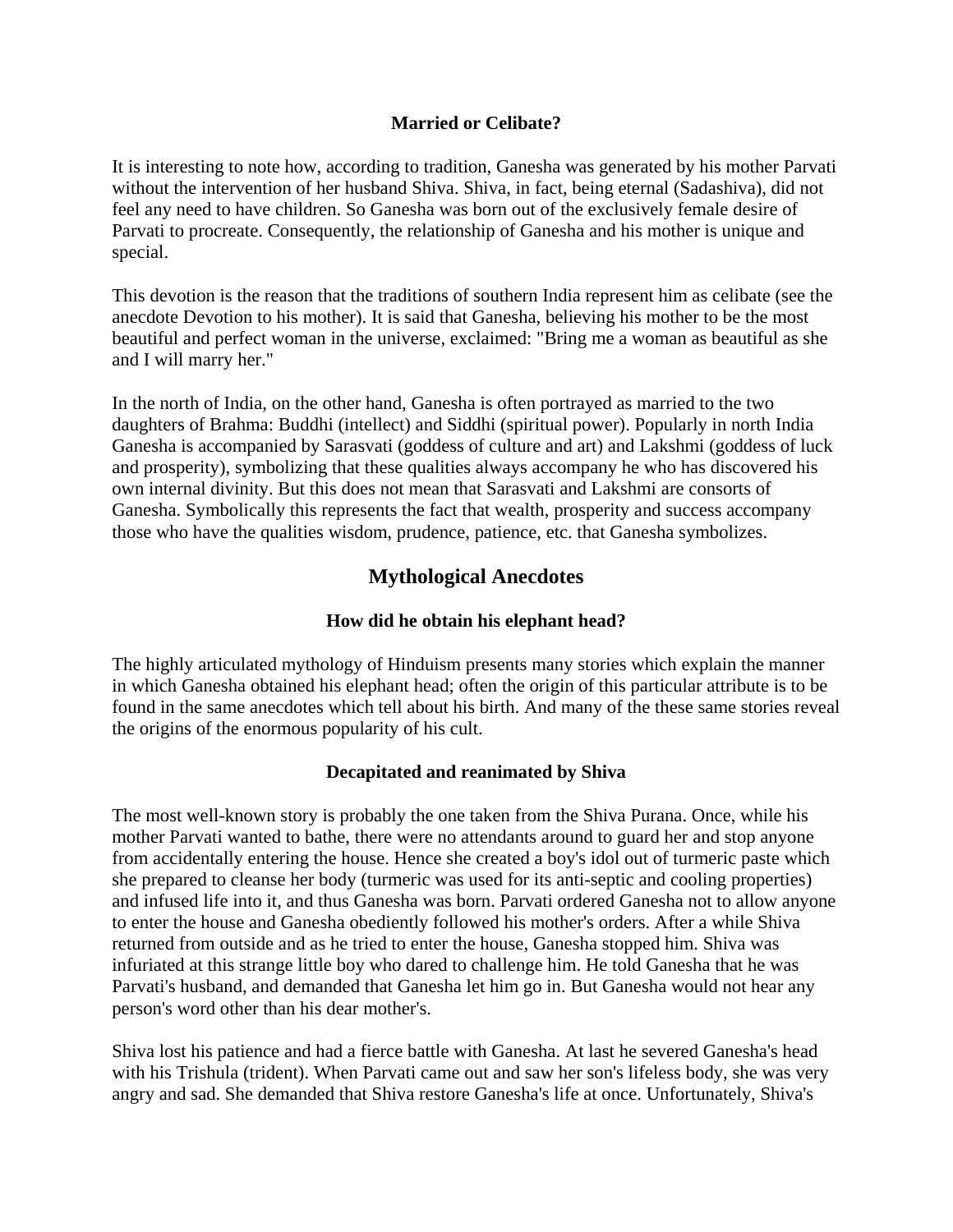Trishula was so powerful that it had hurled Ganesha's head very far off. All attempts to find the head were in vain. As a last resort, Shiva approached Brahma who suggested that he replace Ganesha's head with the first living being that came his way which lay with its head facing north. Shiva then sent his celestial armies (Gana) to find and take the head of whatever creature they happened to find asleep with its head facing north. They found an elephant which slept in this manner and decapitated it, attaching the elephant's head to Ganesha's body and bringing him back to life. From then on, he was called Ganapathi, or head of the celestial armies and was to be worshipped by everyone before beginning any activity.

# **Shiva and Gajasura**

Another story regarding the origins of Ganesha and his elephant head narrates that, once, there existed an Asura (demon) with all the characteristics of an elephant, called Gajasura, who was undergoing a penitence (or tapas). Shiva, satisfied by this austerity, decided to grant him, as a reward, whatever gift he desired. The demon wished that he could emanate fire continually from his own body so that no one could ever dare to approach him. The Lord granted him his request. Gajasura continued his penitence and Shiva, who appeared in front of him from time to time, asked him once again what he desired. The demon responded: "I desire that You inhabit my stomach."

Shiva granted even this request and he took up residence in the demon's stomach. In fact, Shiva is also known as Bhola Shankara because he is a deity easily propitiated; when he is satisfied with a devotee he grants him whatever he desires, and this, from time to time, generates particularly intricate situations. It was for this reason that Parvati, his wife, sought him everywhere without results. As a last recourse, she went to her brother Vishnu, asking him to find her husband. He, who knows everything, reassured her: "Don't worry, dear sister, your husband is Bhola Shankara and promptly grants to his devotees whatever they ask of him, without regard for the consequences; for this reason, I think he has gotten himself into some trouble. I will find out what has happened."

Then Vishnu, the omniscient director of the cosmic game, staged a small comedy. He trasformed Nandi (the bull of Shiva) into a dancing bull and conducted him in front of Gajasura, assuming, at the same time, the appearance of a flutist. The enchanting performance of the bull sent the demon into ecstasies, and he asked the flutist to tell him what he desired. The musical Vishnua responded: "Can you give me that which I ask?" Gajasura replied: "Who do you take me for? I can immediately give you whatever you ask."

The flutist then said: "If that's so, liberate Shiva from your stomach." Gajasura understood then that this must have been no other than Vishnu himself, the only one who could have known that secret and he threw himself at his feet. Having liberated Shiva, he asked him for one last gift: "I have been blessed by you with many gifts; my last request is that everyone remember me adoring my head when I am dead." Shiva then brought his own son there and substitued his head with that of Gajasura. From then on, in India, the tradition is that any action, in order to prosper, must begin with the adoration of Ganesha. This is the result of the gift of Shiva to Gajasura.

# **The Gaze of Shani**